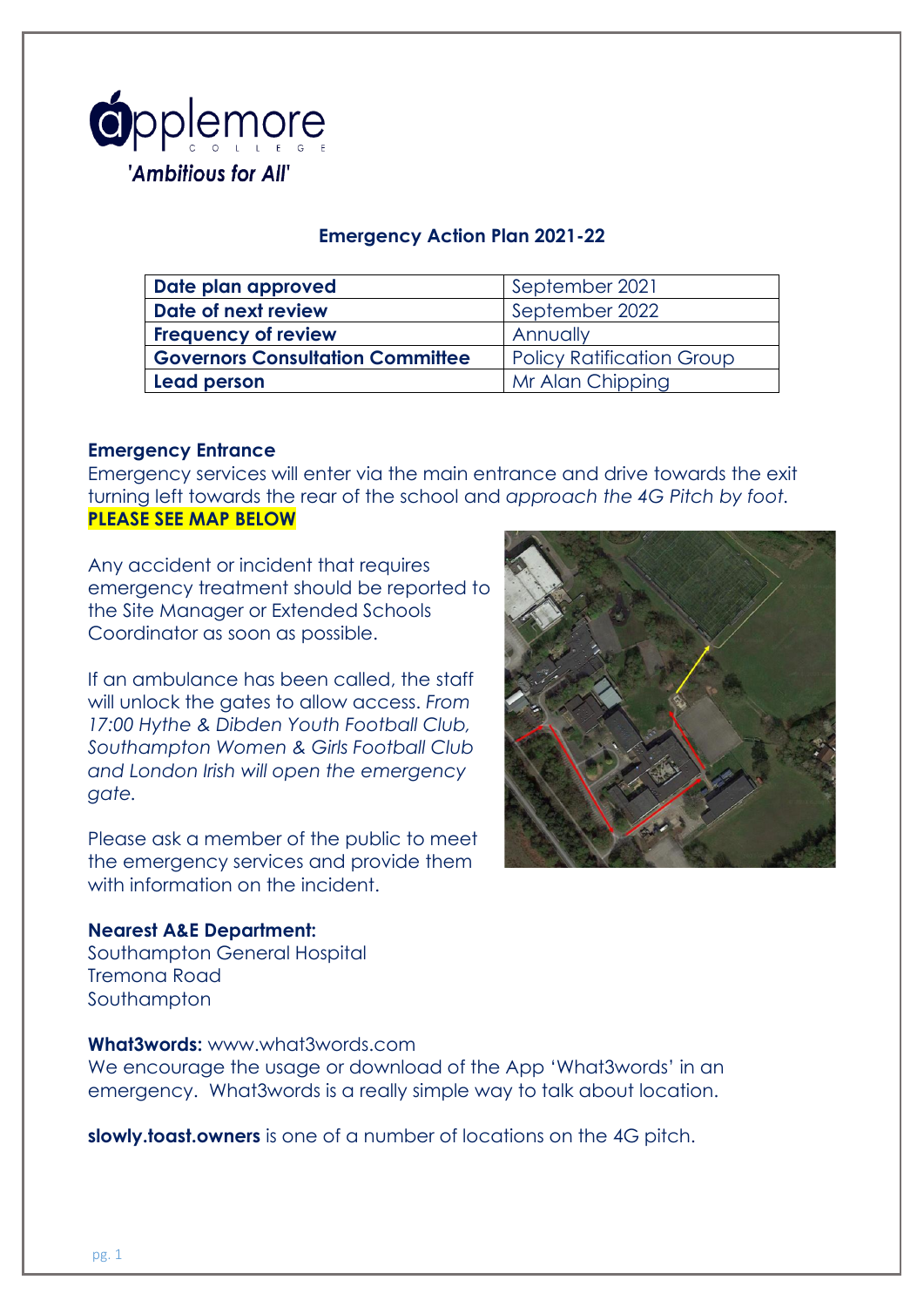### **NHS Advice Line:** 111 **Emergency Services: 999 (if condition is life threatening) Defibrillator:** Located at Main reception

# **1) Fire evacuation**

## **IN THE EVENT OF AN EMERGENCY DUE TO A FIRE**

1. If you discover a fire, immediately activate the fire alarm by breaking a glass alarm point on the wall and call the Fire & Rescue Service by telephoning **999.** 

2. If you hear the FIRE ALARM, please assemble at the rugby post next to the tennis courts and await further information.

3. Remain at the muster point until you are told to return by a member of staff.

4. Do not attempt to enter any building until clearance is given by the member of staff on duty.

5. In the event of a missing person, report immediately to the member of staff on duty at the designated assembly point.

6. Do not attempt to use the fire extinguishers provided unless you are properly trained in their use and it is safe to do so. No one should ever act alone.

7. Do not stop to collect any personal items during an evacuation.

8. In the highly unlikely event of all escape routes being blocked, please close all the doors and wait for the Fire & Rescue Service to arrive.

9. If you discover a suspicious package or receive a bomb threat in person or by telephone, activate the fire alarm and then call the emergency services by dialling **999.**

### **2) Accident and Serious Injury**

Any injuries or accidents need to be dealt with immediately with the appropriate treatment and care required.

1. Call for the assistance of another member of staff by using the radios or the internal telephones or mobiles.

2. Ensure the area is safe and that no further harm will come to the casualty or to the public.

3. Carry out the appropriate first aid as per the First Aid at Work (only qualified First Aiders should give the first aid).

4. The member of staff will assess the situation and instruct Reception to phone for an ambulance if required. Instruct one member of staff to meet the ambulance and take them to the scene of the accident as quickly as possible.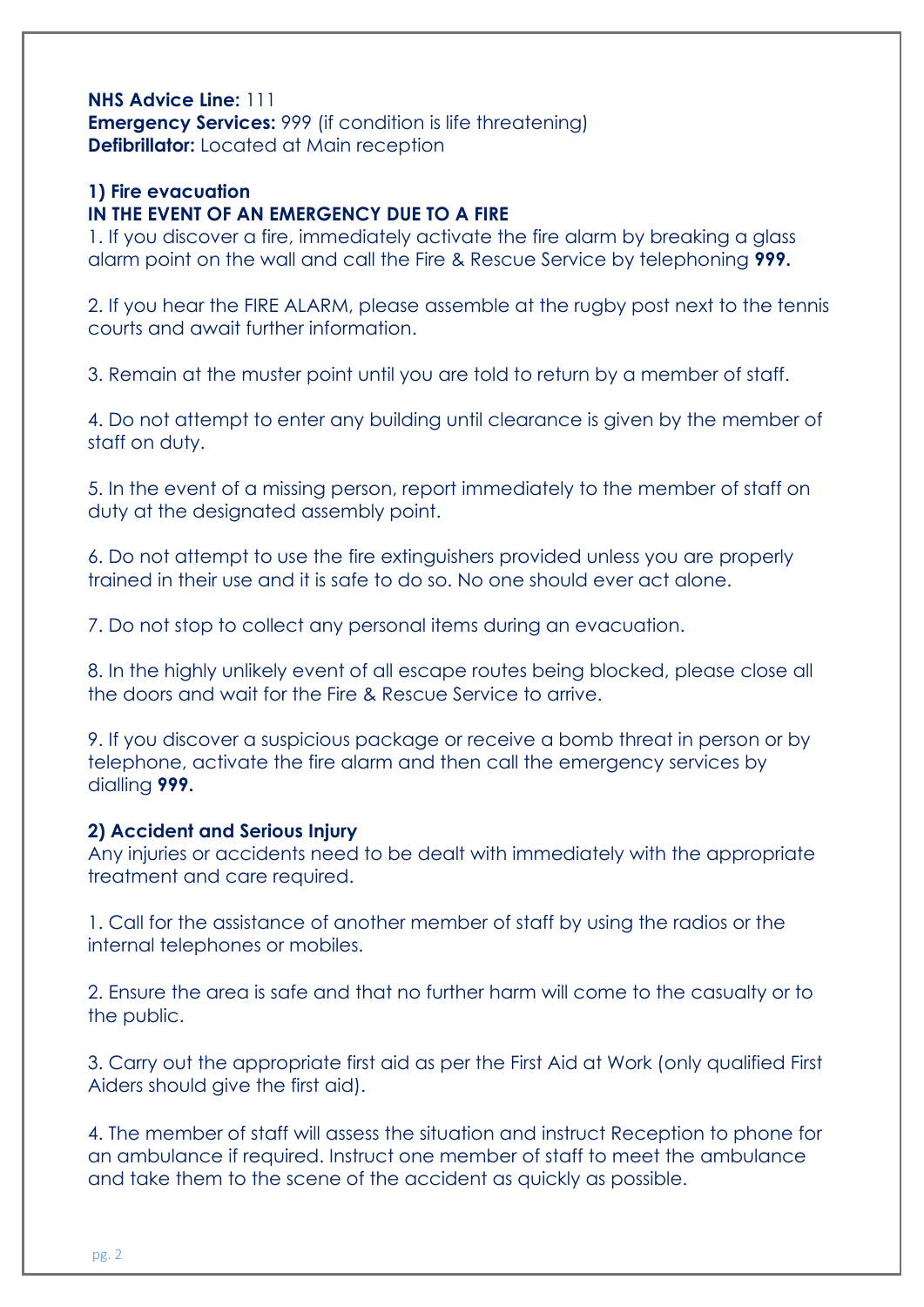5. All accidents to staff and customers must be reported fully on the appropriate forms.

6. It is important that staff support casualties by speaking to them confidently and reassuringly.

# **Automatic External Defibrillator (AED)**

The defibrillator is located at the Reception in the main building. The equipment can be used when CPR is required. The ambulance service will instruct you to get the defib. We aim to use the defib within 4-6 minutes.

1. Always ensure it is safe to help someone when dealing with an emergency.

2. The defib needs the casualty to be in VF (ventricular fibrillation). This lasts between 4-6 minutes with no action. CPR will maintain VF status. Continue to use CPR until you are advised to stop.

3. The defib will be checked weekly by the Complex Staff.

4. The defib should NOT be used on children under 12 months.

- 5. Think carefully where you are operating the defib:
- No pooling water
- Not on standing or running water
- Not in a gas filled environment (risk of explosion)
- If petrol fumes are involved you need to be a minimum of 15m away

## **3) Reportable Accidents / Events under RIDDOR**

- Death
- Any fracture, other than fingers, thumbs and toes
- Any injury which is likely to lead to permanent loss of sight or reduction in sight
- Any crush injury to the head or torso causing damage to the brain or internal organs
- serious burns (including scalding) which:
- (a) covers more than 10% of the body
- (b) causes significant damage to the eyes, respiratory system or other vital organs - any scalping requiring hospital treatment
- any loss of consciousness caused by head injury or asphyxia
- Any other injury arising from working in an enclosed space which:
- (a) hypothermia or heat induced injury
- (b) requires resuscitation or admittance to hospital for more than 24 hours

## **Over-Seven-Days Incapacitation**

Accidents must be reported where they result in an employee or self-employed person being away from work, or unable to perform their normal work duties, for more than seven consecutive days as the result of their injury. This seven-day period does not include the day of the accident but does include weekends and rest days. The report must be made within 15 days of the accident.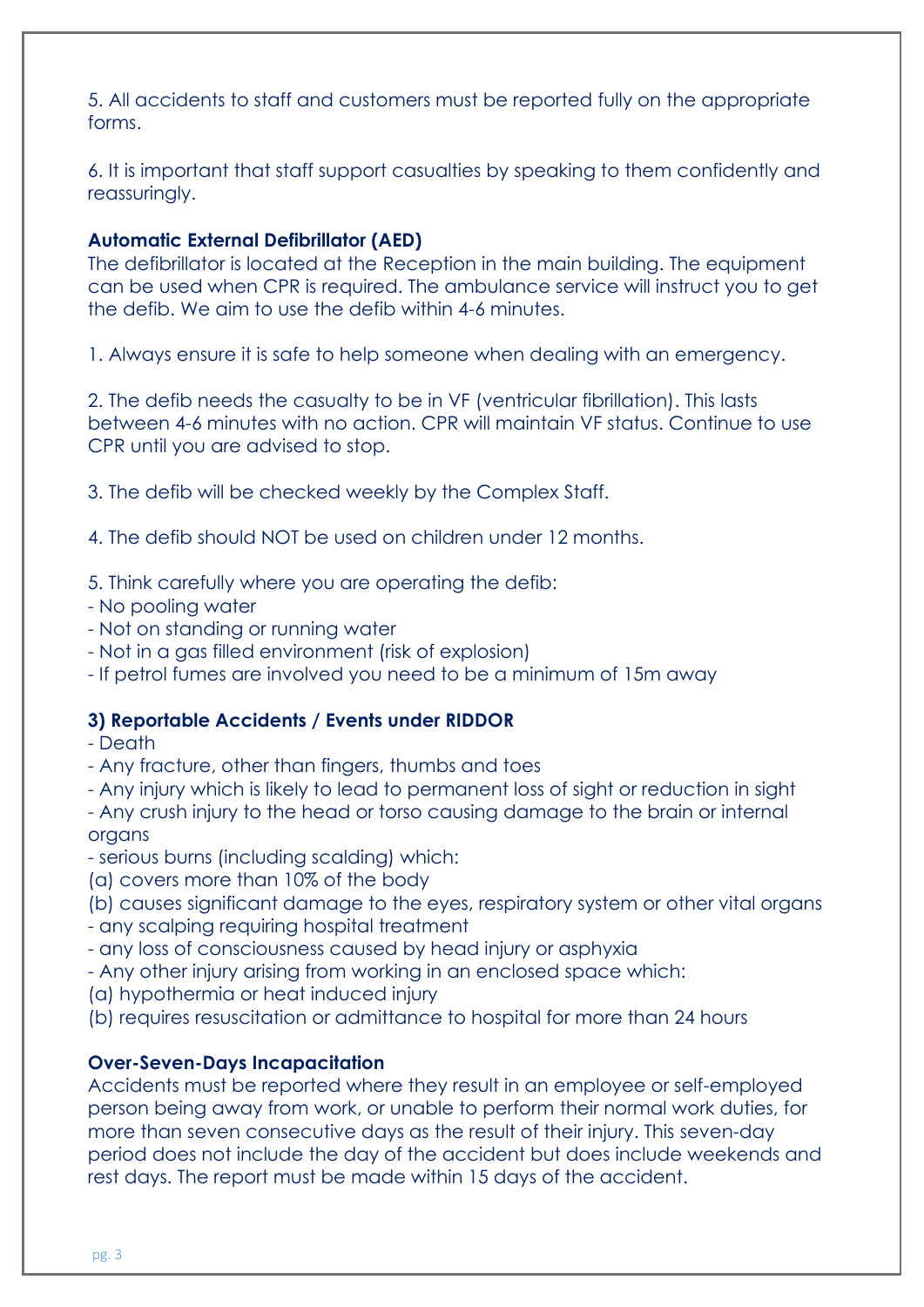### **Over-Three-Day Incapacitation**

Accidents must be recorded but not reported where they result in a worker being incapacitated for more than three consecutive days. If you are an employer, who must keep an accident book under the Social Security (Claims and Payments) Regulations 1979, that record will be enough.

Non-fatal accidents to non-workers (eg members of the public): Accidents to members of the public or others who are not at work must be reported if they result in an injury and the person is taken directly from the scene of the accident to hospital for treatment to that injury. Examinations and diagnostic tests do not constitute 'treatment' in such circumstances. There is no need to report incidents where people are taken to hospital purely as a precaution when no injury is apparent. If the accident occurred at a hospital, the report only needs to be made if the injury is a 'specified injury'.

#### Occupational diseases:

Employers and self-employed people must report diagnoses of certain occupational diseases, where these are likely to have been caused or made worse by their work:

\*carpal tunnel syndrome;

- \*severe cramp of the hand or forearm;
- \*occupational dermatitis;
- \*hand-arm vibration syndrome;
- \*occupational asthma;
- \*tendonitis or tenosynovitis of the hand or forearm;
- \*any occupational cancer;
- \*any disease attributed to an occupational exposure to a biological agent.

Further guidance on occupational diseases is available using this link: <http://www.hse.gov.uk/riddor/reportable-incidents.htm#specified>

Specific guidance is also available for:

\*occupational cancers

\*diseases associated with biological agents

Dangerous occurrences:

Dangerous occurrences are certain, specified near-miss events. Not all such events require reporting. There are 27 categories of dangerous occurrences that are relevant to most workplaces, for example:

\*the collapse, overturning or failure of load-bearing parts of lifts and lifting equipment;

\*plant or equipment coming into contact with overhead power lines;

\*the accidental release of any substance which could cause injury to any person.

Further guidance on these dangerous occurrences is available via this link: <http://www.hse.gov.uk/riddor/reportable-incidents.htm#specified>